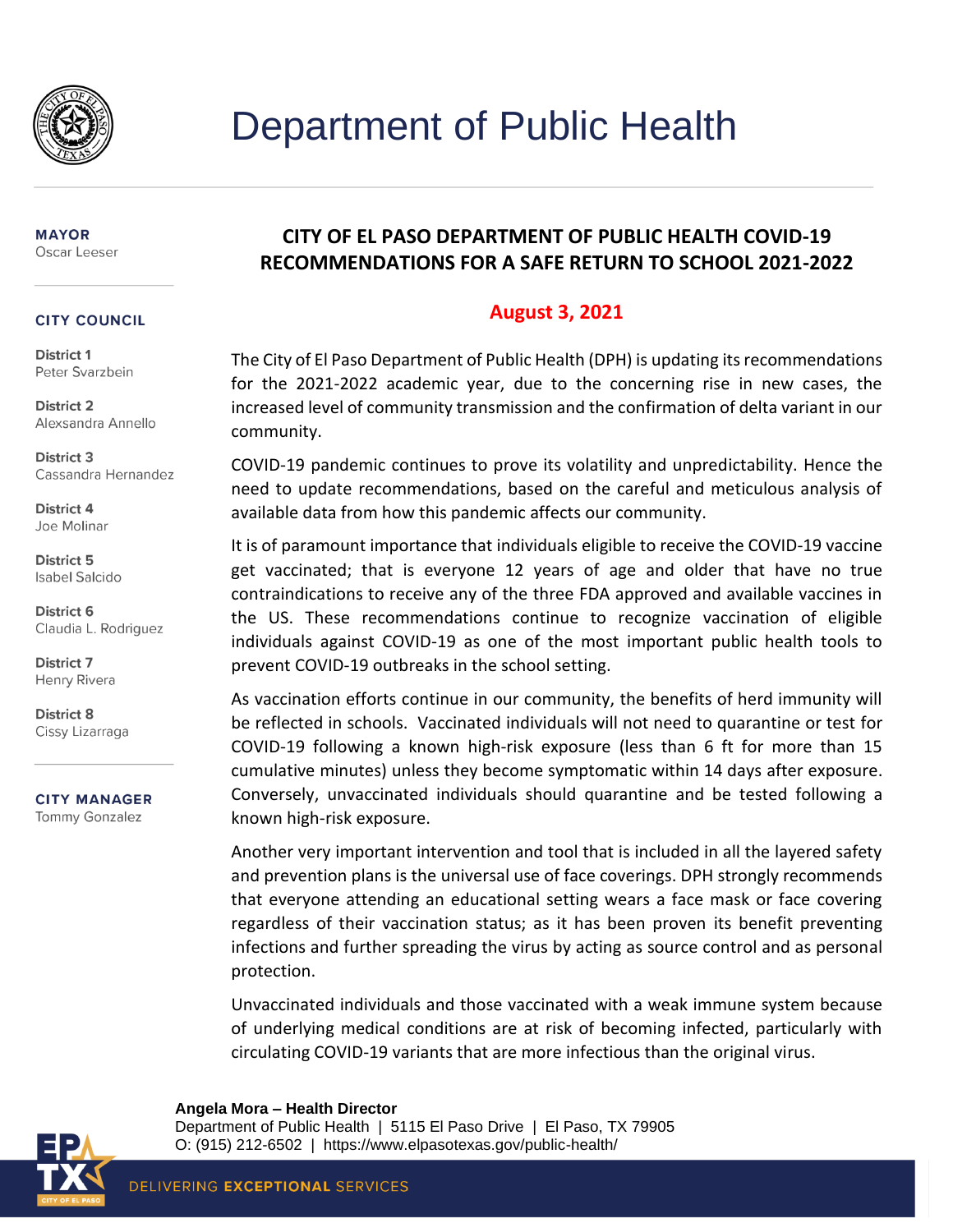

## **MAYOR**

Oscar Leeser

### **CITY COUNCIL**

District 1 Peter Svarzbein

**District 2** Alexsandra Annello

**District 3** Cassandra Hernandez

District 4 Joe Molinar

District 5 **Isabel Salcido** 

District 6 Claudia L. Rodriguez

District 7 Henry Rivera

**District 8** Cissy Lizarraga

### **CITY MANAGER**

**Tommy Gonzalez** 

While physical distancing between students may not be feasible, the use of face masks for students, teachers, and staff in general will continue to be of utmost importance in addition to other interventions such as isolation of sick students and proper hygiene. Distancing of at least 3 feet between desks continues to be recommended for middle schools and high schools, if possible, within the physical space of each classroom.

Following are detailed recommendations for the three levels of education:

### **ELEMENTARY SCHOOL**

Health:

- Universal use of face mask is strongly recommended to anyone over the age of 2 years, unless there is a medical contraindication, regardless of their COVID-19 immunization status.
- Continue health screenings, preferably before school to identify students and adults who are sick. Those identified as sick at school, should be sent to the nurse's office for further evaluation.
- Avoid emphasis on perfect attendance to allow parents to keep children at home if feeling sick or quarantining.
- Routine testing is not recommended.
- Recommend testing of students and adults that are sick and symptomatic.
- Testing of fully vaccinated students/adults is recommended 3-5 days after exposure for those asymptomatic and at any point if they are symptomatic.
- Encourage vaccination for those who are eligible but not vaccinated.
- DPH WILL require quarantining of unvaccinated students, teachers, staff identified as high risk exposed to a positive COVID-19 individual.
- DPH isolation and quarantine guidelines should be followed for all individuals.
	- ❖ Quarantine and testing of adults or students who are NOT fully vaccinated is recommended after a high-risk exposure.
	- ❖ Quarantine and/or testing of exposed students and adults is not required if they are fully vaccinated, unless they become symptomatic.
- Contact tracing procedures will continue in place, keeping accurate census of students and teachers.



**Angela Mora – Health Director** Department of Public Health | 5115 El Paso Drive | El Paso, TX 79905 O: (915) 212-6502 | https://www.elpasotexas.gov/public-health/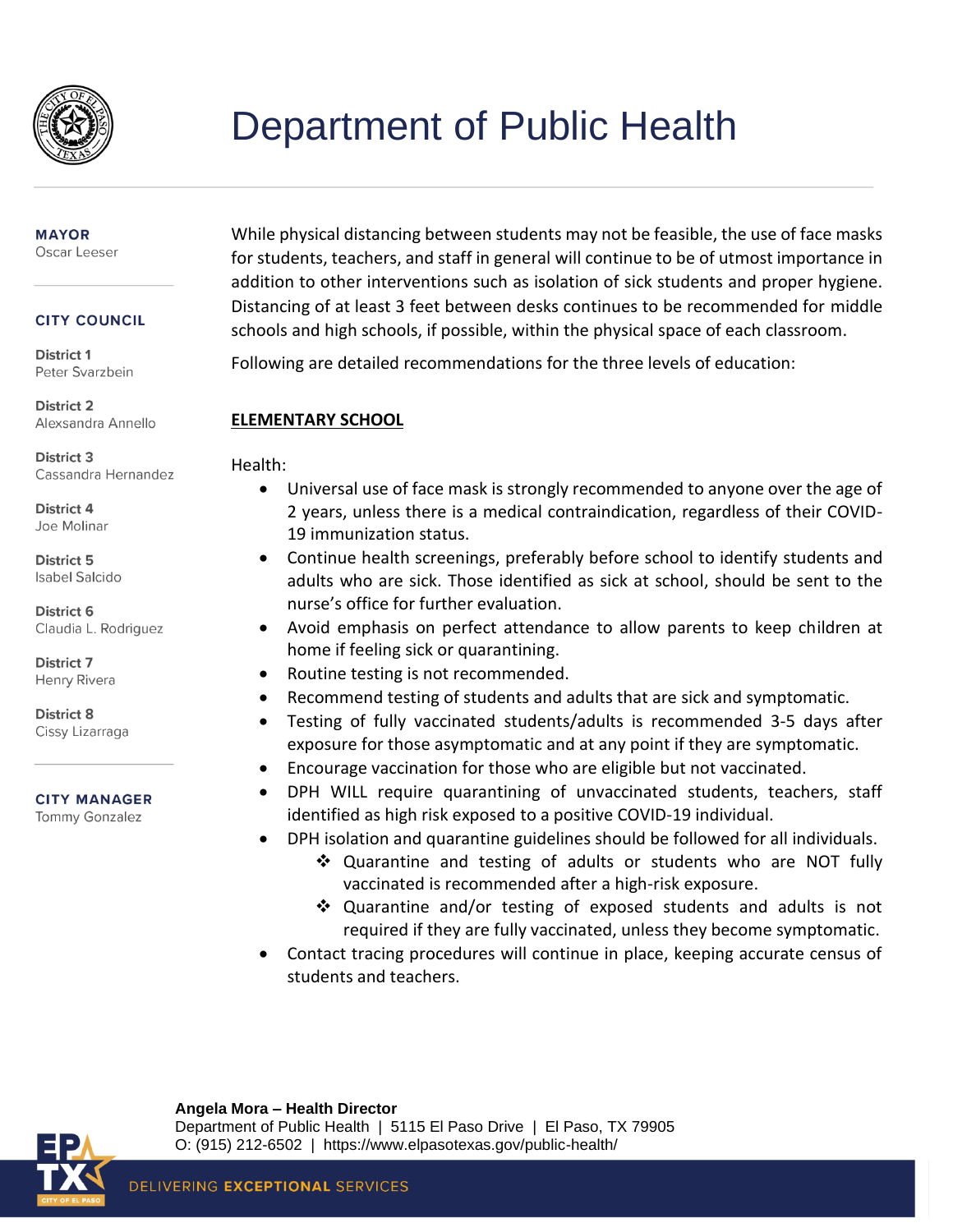

## **MAYOR**

Oscar Leeser

### **CITY COUNCIL**

District 1 Peter Svarzbein

**District 2** Alexsandra Annello

**District 3** Cassandra Hernandez

District 4 Joe Molinar

District 5 **Isabel Salcido** 

District 6 Claudia L. Rodriguez

District 7 Henry Rivera

District 8 Cissy Lizarraga

### **CITY MANAGER**

**Tommy Gonzalez** 

### Distancing:

- Distancing is of utmost importance for children who are sick and symptomatic. Isolating children as soon as a teacher or other staff identifies them as sick is imperative.
- Distancing students' desks may not be feasible due to space limitations and learning activities requiring student interaction.
- Children can remain in pods for indoor activities such as lunch in the cafeteria.
- Distancing is not necessary outdoors.

### Hygiene:

- Teach proper handwashing and allow time between activities for handwashing.
- Encourage students to bring their own water bottles and allow students to refill bottles in school.
- Keep water fountains functional and promote the use of water bottles at the fountains to avoid bringing the face and mouth to the waterspout.
- Recommend that unvaccinated students wear face masks.
- Teach proper face mask use and, for mask wearers, recommend bringing several for the day/week.
- Enhance cleaning and disinfection of water fountains.
- Teach children to keep their desk/working area clean.
- Continue enhanced cleaning and sanitation of schools.

## **MIDDLE SCHOOL**

## Health:

- Universal use of face mask is strongly recommended to anyone over the age of 2 years, unless there is a medical contraindication, regardless of their COVID-19 immunization status.
- Continue health screenings, preferably before school to identify students and adults who are sick. Those identified as sick at school, should be sent to the nurse's office for further evaluation.
- Avoid emphasis on perfect attendance to allow parents to keep children at home if feeling sick or quarantining.
- Routine testing is not recommended at this time.
- Recommend testing of students and adults that are sick and symptomatic.

### **Angela Mora – Health Director**

Department of Public Health | 5115 El Paso Drive | El Paso, TX 79905 O: (915) 212-6502 | https://www.elpasotexas.gov/public-health/

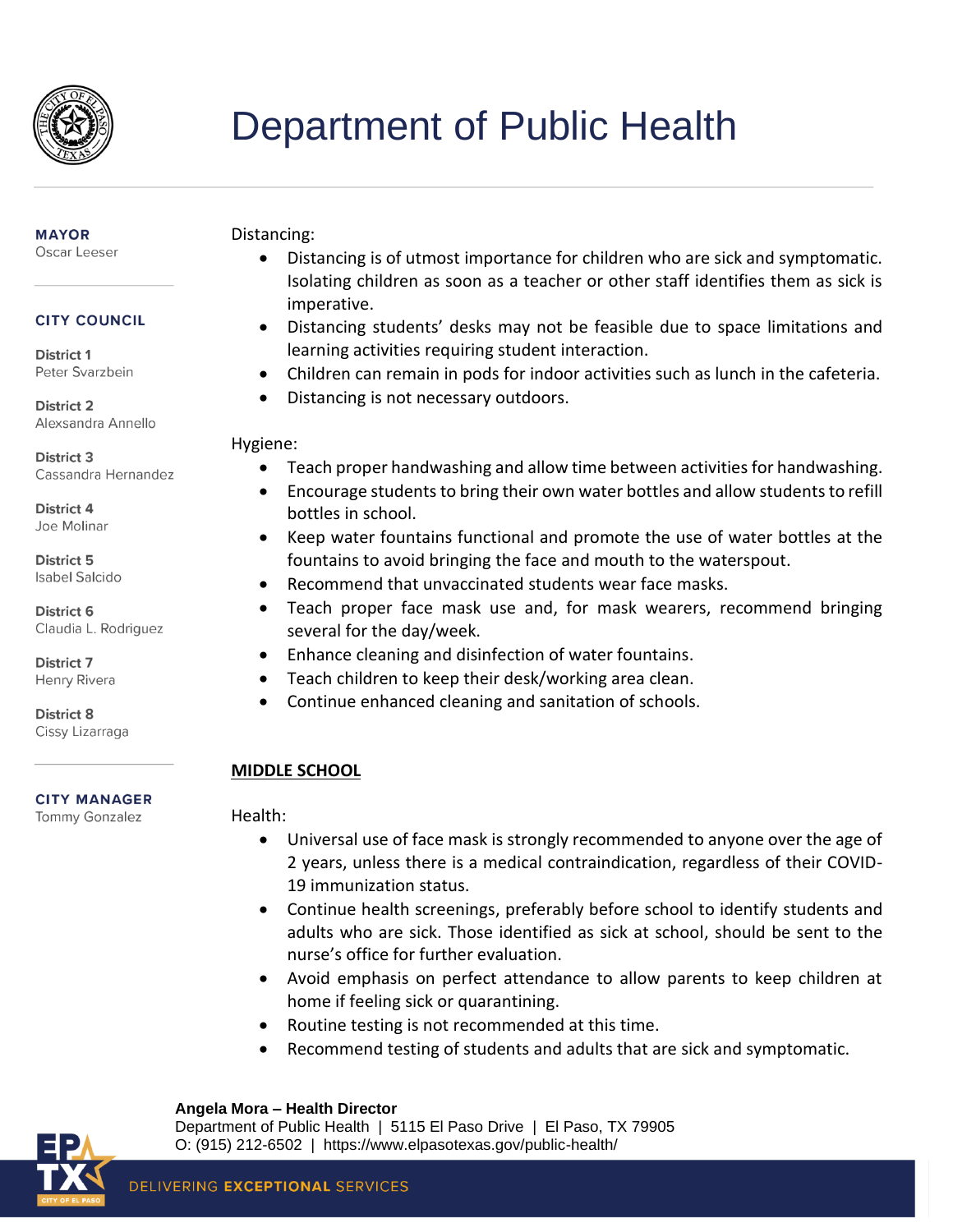

### **MAYOR**

Oscar Leeser

### **CITY COUNCIL**

District 1 Peter Svarzbein

**District 2** Alexsandra Annello

**District 3** Cassandra Hernandez

District 4 Joe Molinar

District 5 **Isabel Salcido** 

District 6 Claudia L. Rodriguez

**District 7** Henry Rivera

District 8 Cissy Lizarraga

### **CITY MANAGER**

**Tommy Gonzalez** 

- Testing of fully vaccinated students/adults is recommended 3-5 days after exposure for those asymptomatic and at any point if they are symptomatic.
- Encourage vaccination for those who are eligible but not vaccinated.
- DPH WILL require quarantining of unvaccinated students, teachers, staff identified as high risk exposed to a positive COVID-19 individual.
- DPH isolation and quarantine guidelines should be followed for all individuals.
	- ❖ Quarantine and testing of adults or students who are NOT fully vaccinated is recommended after a high-risk exposure.
	- ❖ Quarantine and/or testing of exposed students and adults is not required if they are fully vaccinated, unless they become symptomatic.
- Contact tracing procedures will continue in place, keeping accurate census of students and teachers.
- Student athletes who are not fully vaccinated may be tested routinely before games.
- Students diagnosed with COVID-19 should not be tested routinely before games for 90 days following date of diagnosis. After 90 days, they should continue be routinely tested before games if NOT fully vaccinated.
- RTP protocol still in effect for student athletes sick with COVID-19 while in sport season.

### Distancing:

- The most important aspect of distancing will be for those students that are sick and symptomatic. Isolating students as soon as a teacher or other staff identifies them as sick is the most important aspect.
- Distancing students' desks may not be feasible within the classroom because of space constraints.
- If school has a high COVID-19 immunization rate (75% or higher) for students and adults, distancing between healthy vaccinated students and adults is not necessary and should not be a priority.
- Students can remain in pods for indoor group activities such as lunch in the cafeteria, etc. No distancing between students is required outdoors.
- It is recommended that teachers switch classrooms instead of mixing student groups.



**Angela Mora – Health Director** Department of Public Health | 5115 El Paso Drive | El Paso, TX 79905 O: (915) 212-6502 | https://www.elpasotexas.gov/public-health/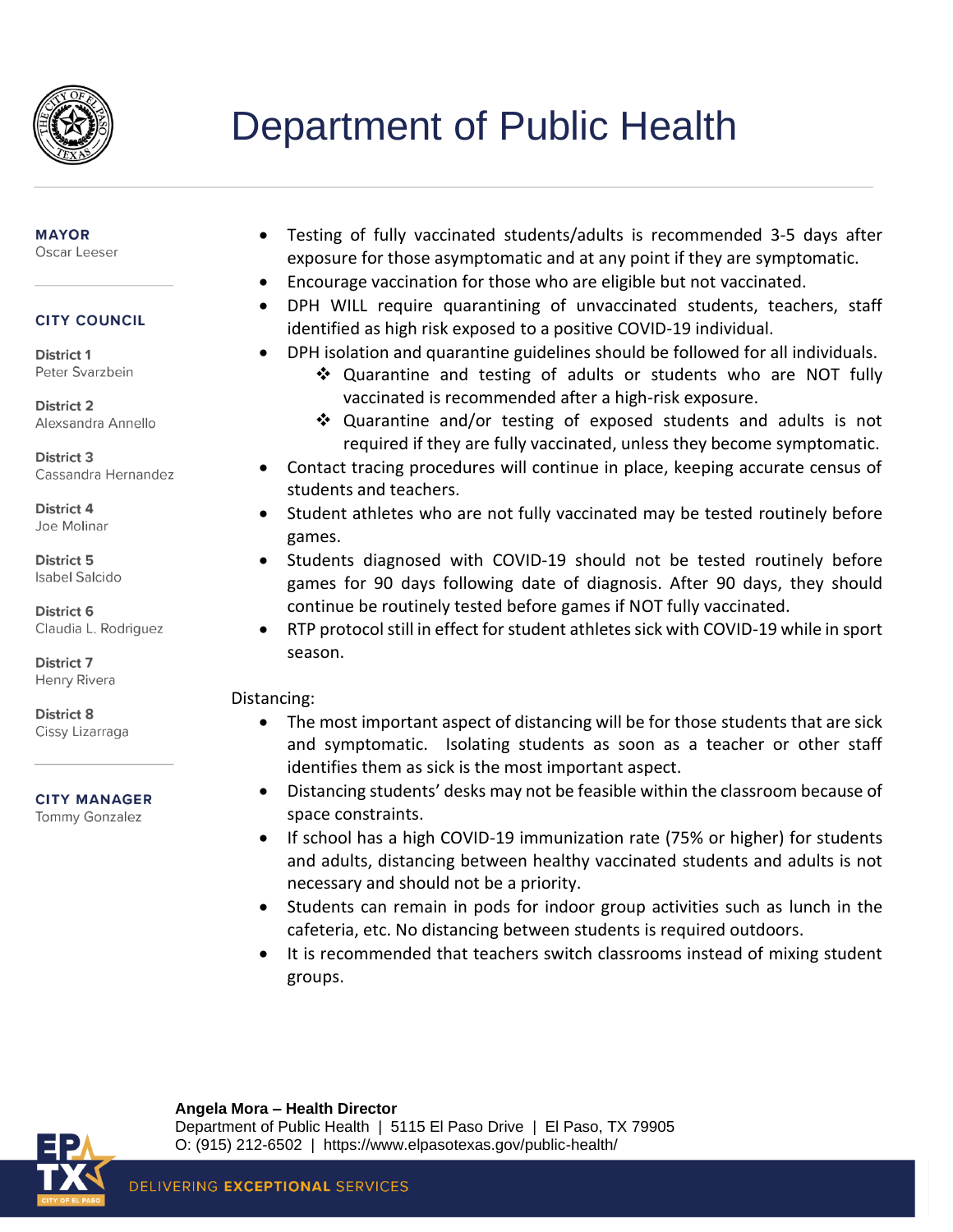

#### **MAYOR** Oscar Leeser

## **CITY COUNCIL**

District 1 Peter Svarzbein

**District 2** Alexsandra Annello

District 3 Cassandra Hernandez

District 4 Joe Molinar

District 5 **Isabel Salcido** 

District 6 Claudia L. Rodriguez

**District 7** Henry Rivera

District 8 Cissy Lizarraga

### **CITY MANAGER**

**Tommy Gonzalez** 

### Hygiene:

- Recommend that unvaccinated students wear face masks.
- Teach proper face mask use, and for mask wearers, recommend bringing several for the day/week.
- Teach proper handwashing and allow time for handwashing.
- Encourage students to bring their own water bottles and allow students to refill water bottles in school.
- Keep water fountains functional and promote the use of water bottles at the fountains to avoid bringing the face and mouth to the waterspout.
- Enhanced cleaning and disinfection of water fountains is recommended.
- Discourage individuals from placing their face and mouth directly on water fountains and waterspouts.
- Encourage students to keep their desk clean.
- Continue enhanced cleaning and sanitation of schools.

### **HIGH SCHOOL**

### Health:

- Universal use of face mask is strongly recommended to anyone over the age of 2 years, unless there is a medical contraindication, regardless of their COVID-19 immunization status.
- Continue health screenings, preferably before school to identify students and adults who are sick. Those identified as sick at school, should be sent to the nurse's office for further evaluation.
- Avoid emphasis on perfect attendance to allow parents to keep children at home if feeling sick or quarantining.
- Routine testing is not recommended.
- Recommend testing of students and adults that are sick and symptomatic.
- Testing of fully vaccinated students/adults is recommended 3-5 days after exposure for those asymptomatic and at any point if they are symptomatic.
- Encourage vaccination for those who are eligible but not vaccinated.
- DPH WILL require quarantining of unvaccinated students, teachers, staff identified as high risk exposed to a positive COVID-19 individual.
- DPH isolation and quarantine guidelines should be followed for all individuals.
	- ❖ Quarantine and testing of adults or students who are NOT fully vaccinated is recommended after a high-risk exposure.



# **Angela Mora – Health Director**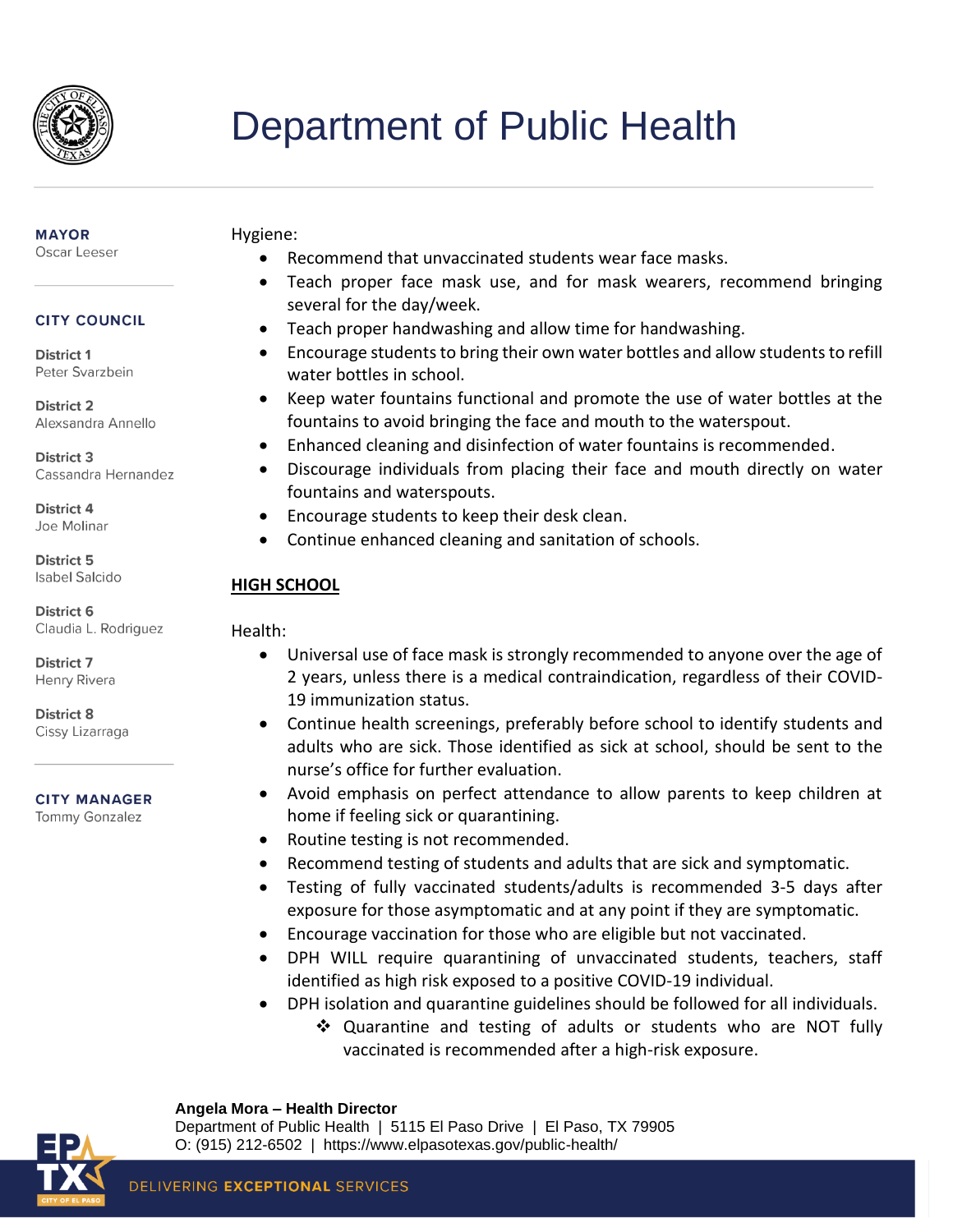

## **MAYOR**

Oscar Leeser

### **CITY COUNCIL**

District 1 Peter Svarzbein

**District 2** Alexsandra Annello

**District 3** Cassandra Hernandez

District 4 Joe Molinar

District 5 **Isabel Salcido** 

District 6 Claudia L. Rodriguez

**District 7** Henry Rivera

District 8 Cissy Lizarraga

### **CITY MANAGER**

**Tommy Gonzalez** 

- ❖ Quarantine and/or testing of exposed students and adults is not required if they are fully vaccinated, unless they become symptomatic.
- Contact tracing procedures will continue in place, keeping accurate census of students and teachers.
- Student athletes who are not fully vaccinated may be tested routinely before games.
- Students diagnosed with COVID-19 should not be tested routinely before games for 90 days following date of diagnosis. After 90 days, they should continue be routinely tested before games if NOT fully vaccinated.
- RTP protocol still in effect for student athletes sick with COVID while in sport season.

### Distancing:

- Distancing is a critical element that must be observed for students and adults that are sick and symptomatic. Isolating students as soon as a teacher or other staff identifies them as sick is critical.
- Distancing between students may not be feasible within the classroom due to space constraints.
- If school has a high COVID-19 immunization rate (75% or higher) for students and adults, distancing between healthy vaccinated students and adults is not necessary and should not be a priority.
- Students may remain in pods for indoor group activities such as lunch in the cafeteria, etc. No distancing between students is required outdoors.
- It is recommended that teachers switch classrooms instead of mixing student groups.

### Hygiene:

- Recommend that those who are not vaccinated wear face masks.
- Promote and encourage proper handwashing and allow time for handwashing.
- Encourage students to bring their own water bottles and allow them to refill their bottles in school.
- Keep water fountains functional and promote the use of water bottles at the fountains to avoid bringing the face and mouth to waterspout.
- Enhanced cleaning and disinfection of water fountains is recommended.
- Discourage individuals from placing their face and mouth directly on water fountains and waterspouts.
- Encourage students to keep their desks clean.

### **Angela Mora – Health Director**